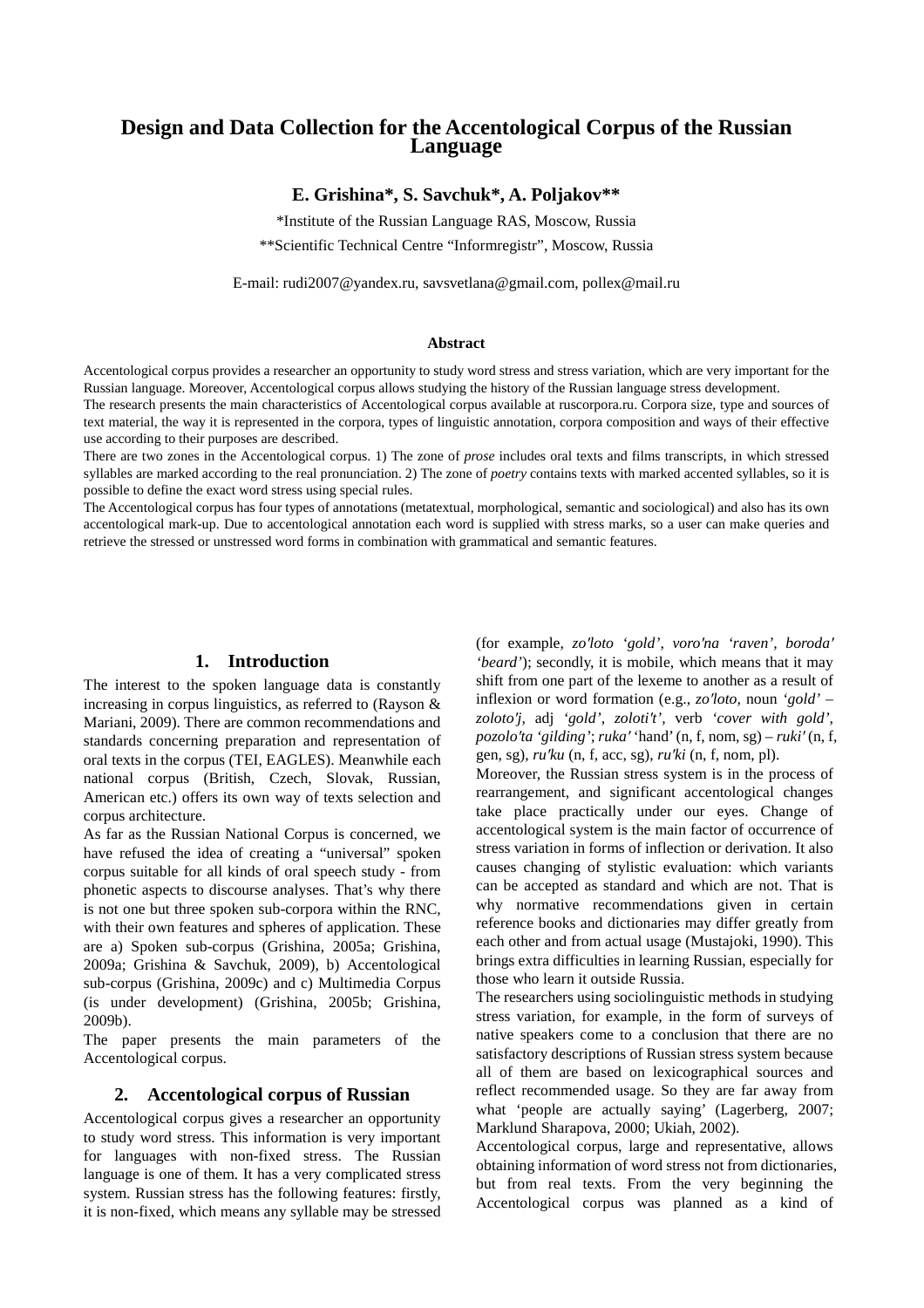diachronic corpora, which would allow studying the history of the Russian stress. Meanwhile, there are no limitations to the size of the corpus (except for technical capabilities). The goals of the corpus define its design and the criteria for data collection.

#### **2.1 Criteria for text selection**

There are two zones in the Accentological corpus.

1) The zone of *prose* includes the oral texts and the films transcripts, in which stressed syllables are marked according to the real pronunciation. The main criterion for including a text in the corpus is the availability of a corresponding record (the quality of a record ought to give us possibility to verify the transcript). We are interested both in the accentological standards of the literary language and in their variants which emerge in course of time. The text annotation makes it possible to characterize any variant from the point of view of a sphere of functioning, a genre and a speaker and to evaluate its frequency and regularity. Thus, the prose zone contains some examples of spontaneous everyday speech, public colloquial speech of different levels of spontaneity (TV and radio speech, political speeches, academic spoken speech, sermons, *etc*.), movie and radio plays transcripts, reading aloud. The earliest records of this zone date from the beginning and the first decades of the  $20<sup>th</sup>$  century (gramophone records of L.N. Tolstoy's letters, political leaders' speeches, records of speeches made at the First congress of writers in 1934, and movies of the 1930s). In perspective some of the accented written texts (e.g., books and manuscripts of the  $18<sup>th</sup>$  and  $19<sup>th</sup>$  centuries, and later – even older texts) may be included in this zone.

2) The zone of *poetry* contains texts with marked accented syllables, so one can define the exact word stress using special rules. Specially annotated poetic texts of the  $18^{th}$ - $20^{th}$  centuries are included in this zone and still continue to be added. At present this zone mainly reflects the history of the Russian stress, as the corpus contains poetry written before the  $20<sup>th</sup>$  century.

#### **2.2 Structure and composition of the corpus**

Accentological corpus cannot be called balanced in the usual sense of the term, which is used to describe a large corpus. A representative and balanced corpus suggests that it includes a certain proportion of texts belonging to various aspects of language functioning. Accentology is not mainly interested in language use in general, but in contextual use of a certain set of lexemes that form the unstable, moving part of the accentual system. Therefore, a balance of an accentological corpus should be expressed in the fact that it contains speech referring to the different functional areas (public, non-public, professional), varied in terms of gender, age, education level of the speakers, as well as regionally and chronologically.

Nowadays the Accentological corpus contains more than 8.7 million tokens. Texts distribution among the two zones and according to time periods is listed below in Tables 1 and 2.

| Zone   |                | <b>Tokens</b> | Percentage |
|--------|----------------|---------------|------------|
| Poetry |                | 4082253       | 46.8       |
| Prose  | Movie speech   | 4298000       | 49.3       |
|        | Public speech  | 290290        | 3.4        |
|        | Private speech | 17877         | 0.2        |
|        | Reading aloud  | 25277         | 0.3        |

Table 1: Texts proportion in the zones of Accentological corpus

| Zone      | <b>Poetry</b> | <b>Prose</b> |
|-----------|---------------|--------------|
| 1700-1799 | 926720        |              |
| 1800-1899 | 2933190       |              |
| 1900-1949 | 222343        | 492150       |
| 1950-1979 |               | 2031752      |
| 1980-1999 |               | 1024708      |
| 2000-2008 |               | 1017900      |

Table 2: Distribution of texts according to the date of creation

#### **2.3 Types of annotation**

The Accentological corpus is supplied with four types of annotation which are used in the RNC and also has its own accentological mark-up.

*Metatextual* annotation marks a text as a whole and includes information regarding author's name, sex, age or date of birth, date of text recording / creating etc. Also the parameters that are specific to each zone (prose and poetic) are used. These are *genre, meter, clause, rhyme, strophe type* for the poetic zone and *text type* for the prosaic one.

*Morphological* information is assigned to a word-form and consists of four groups of tags: 1) lexeme (a dictionary form of the lexeme and the part of speech to which it belongs); 2) a variety of the lexeme's grammatical features, known as word-classifying features; 3) a variety of the word-form's grammatical features, known as word-altering features; 4) information concerning non-standard forms of the word-form, orthographic variations, *etc*.

*Sociological annotation* is specific to the spoken corpora only. It is assigned to different speaker's utterances and characterizes a word usage from the point of view of sex and age of a speaker (if this information is available). Sociological annotation allows a user to create his/her own sub-corpora by various parameters or their combinations: by a speaker's sex (so a user could create a sub-corpus of feminine or masculine spoken language); by a speaker's age (for example, a user can create a sub-corpus of teenagers' phrases); by a speaker's year of birth (this option is available only for movie transcripts, so you could select the phrases by the actors born in 19<sup>th</sup> century); by an actor's name (for example, you can create a sub-corpus of Eugene Leonov's phrases).

Apparently, sociological annotation may be supplemented with metatextual annotation which makes it possible to select texts by one speaker and include his/her name and year of birth in the description of the text. It is clear, that if a) there are more than one speaker, b) speakers cannot be named because of ethical reasons, c)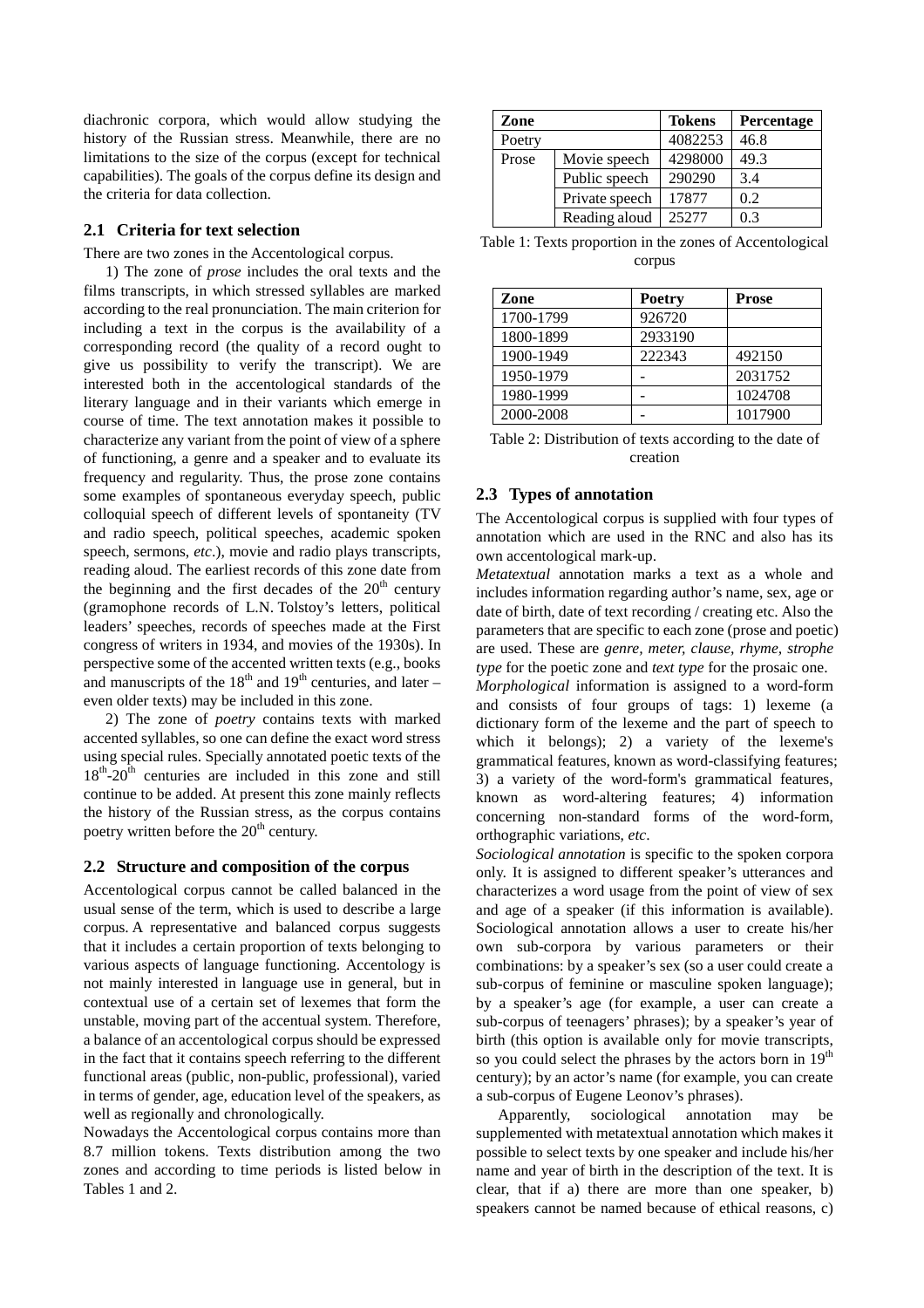their age is unknown or speakers are of very different age, this information cannot be included in the description of the text. In this case all we can refer to is sociological annotation.

Due to *accentological* annotation each word is supplied with stress marks, so a user can make different kinds of queries and retrieve the stressed or unstressed word-forms in combination with grammatical and semantic features.

#### **2.4 Language data preparation and presentation method**

Preparation of texts for the Accentological corpus is performed in several steps.

The first step includes decoding of the audio files, an orthographical normalization and editing of the transcripts. Then we accentuate the transcripts in manual mode, using Accentuator software (by A. Poljakov) which operates with the data of the embedded lexicon. This lexicon includes the database of normative Russian dictionaries, but it is also amplified by the corpus developers. At the third stage an expert listens to the audio records and corrects the transcripts. As a result we get a text which reflects the real pronunciation.

(1) [Maya, Zhanna Kerimtajeva, fem, 35, 1953] On govorit / poka ne otremontirujete trubu vo dvore / on ne vkl'uchit. *[Yu. Mamin, V. Vardunas. Fontan, film (1988*)*].*

As we have mentioned above, in the poetry zone the same annotation as in the Poetry corpus is used. The special Metrics program (by A. Poljakov) marks up strong beats (potentially stressed syllables) in a poem. As a result we get a text which looks as follows:

(2) On idEt v vorotA, on uzhE na kryl'cE, on vzoshEl po krutYm *stupen'Am* na plosh'Adku i vIdit: s pechAl'ju v licE odinOko-unYlaja tAm *[V.A.Zhukovskij (1822)]*

(3) Vot nAsh gerOj pod'jEhal k sEn'am; shvejcAra mImo On strelOj vzletEl po mrAmornYm *stupEn'am*, rasprAvil vOlosA rukOj, voshEl. *[A.S.Pushkin (1823-1824)].*

In these two citations the stresses of the form dat. pl. of the noun *stupen'am* 'steps' are different, which shows the coexistence of these variants in the beginning of the  $19<sup>th</sup>$  century.

In example (2) up beats (ictuses) are more frequent than word stresses. In this case we should exclude all *impossible* stresses (which are not presented in any dictionaries or reference books) and take into consideration *possible* stresses only. For the word-form *mra'mornym* the only possible stress is the stress on the first syllable, for the word-form *volosa'* (n, m, nom, pl) – the stress is on the ending, but the stress on the first syllable would characterize this word-form as gen. sg.

### **2.5 Estimated usage and prospects for development**

The Accentological corpus is one of the specialized corpora in the framework of the RNC. It is intended for the researches in a specific sphere of the Russian accentology. A rather small size of the corpus is quite sufficient to let a researcher study accentological trends, to verify the hypotheses. However, usage of the Corpus transcends the sphere of accentology, as the Russian accentuation relates to the Russian morphology and semantics. Thus the corpus data would be useful for researchers of morphology, phonetics and prosody, syntax and semantics of Russian (Grishina, 2009c).

Another important sphere of application is the lexicography and the codification of literary language. Normative recommendations, including those concerning position of stress, are usually based on the data extracted from dictionaries and researchers' linguistic experience, whereas the corpus gives us the possibility to observe stress patterns in real texts during a long period of time, to test and correct recommendations.

Furthermore, the corpus can be useful in language teaching and learning. Russian stress is difficult to study, especially when learning Russian as the second language (Andrews, 2001; Kerek, 2009). Thus, corpus data can be used as a reference material and as a material for compiling exercises.

The following examples illustrate standard tasks that can be tackled using accentological corpus material.

*Example 1.* In modern Russian the word *kamen'* (*stone)* has a wavering declination paradigm. The basic version has a movable stress – scheme 2\*e, according to (Zaliznjak, 1977): in the singular and in nom./accus. cases pl. the stress is on the stem, while in the oblique cases pl. the stress is on the inflexional ending. Another option is the constant stress on the stem in both numbers, i.e., scheme 2\*a. It is interesting to see how this system has established itself over the past three centuries. With work on accentological corpus yet to be completed, it is only natural that there are chronological gaps remaining therein; for example, insufficient or lacking data for the early  $20<sup>th</sup>$  century and hardly any information available from the poetic texts for the  $20<sup>th</sup>$ century. However, the material now available is sufficient to understand the general trends. Figure 1 shows the relationship between the accentological corpus options.



Figure 1: The correlation between stress variants of gen. pl. forms of the word *kamen'* in different time periods

As you can see, the early  $21<sup>st</sup>$  century situation is mirror-opposite to that of the  $18<sup>th</sup>$  – beginning of the  $19<sup>th</sup>$ century: the new scheme (2\*e: *ka'mni, kamne'y)* became completely predominant, while the previous scheme (2\*a: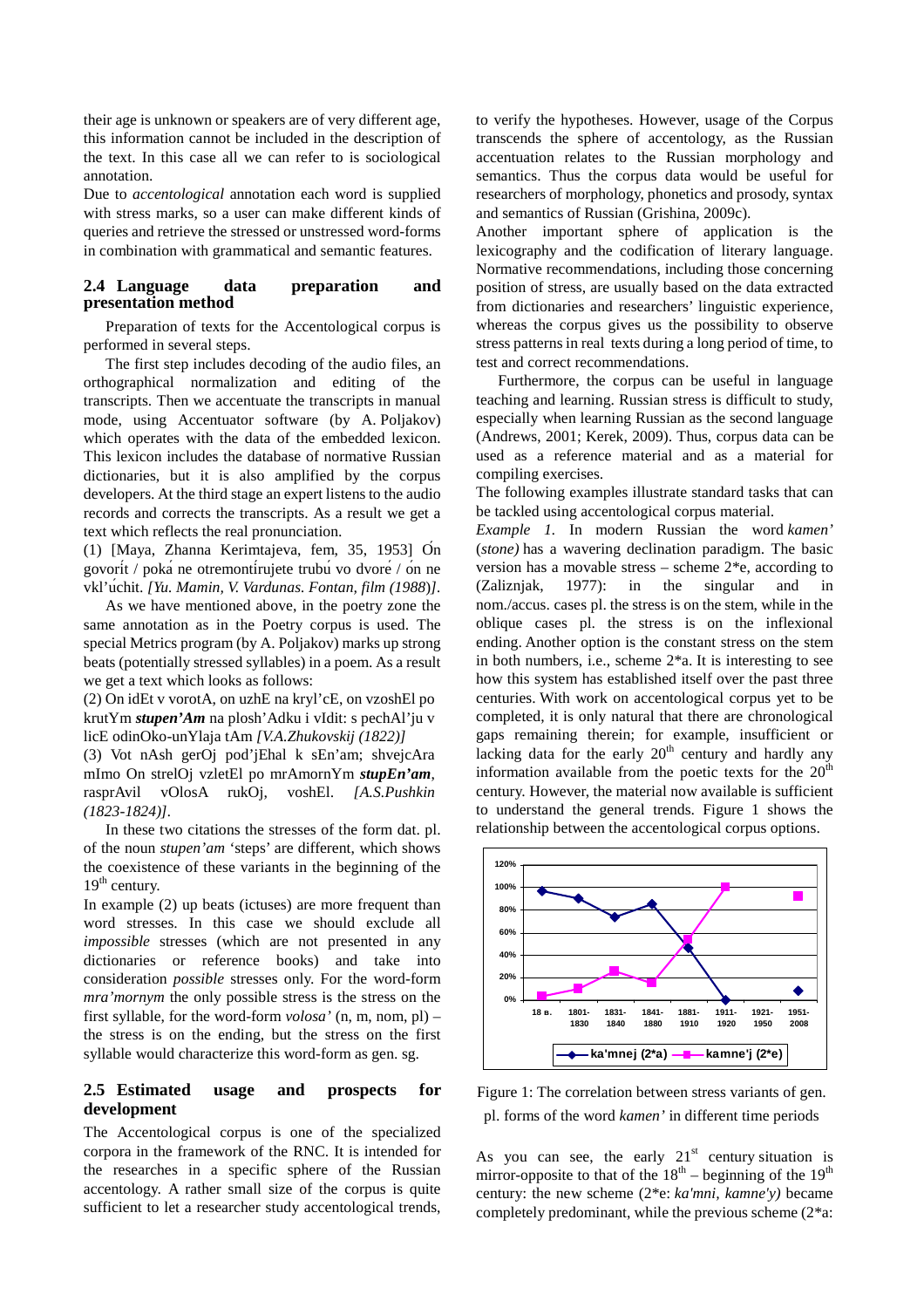*ka'mni, ka'mney)* prevailed absolutely in the 18 century. As seen from the diagram, the turning point was the period from 1881 to 1910 when the accent patterns were almost equifrequent. The remarkable leap in the use of the pattern 2\*e in 1831-1840 is connected with Mikhail Lermontov who was inclined, as analysis of the system of accents in his poetry shows, to use "progressist" accentological models.

*Example 2*. It is well known that the word *muzyka* (*music*) changed its accent (it was shifted from the second to the first syllable) during the  $19<sup>th</sup>$  century. It is interesting to find out how it occurred. Because this word was of relatively high frequency in the Russian poetry of the  $18<sup>th</sup>$  –  $20<sup>th</sup>$  century, the data we obtain from accentological corpus are representative enough to show that the accent shifting process was a gradual one in this period and the turning point was the first third of the  $19<sup>th</sup>$ century.



Figure 2: The correlation between stress variants of the word *muzyka* (*music*) in different time periods

The process was smooth and gradual as it embraced equally all the cases, as shown in Table 3.

|              | form<br>Case | mUzyk- | muzYk- |
|--------------|--------------|--------|--------|
|              | ratio        |        |        |
| <b>Total</b> | 100          | 60     | 40     |
| <b>Nom</b>   | 38           | 60     | 40     |
| Gen          | 24           | 43     | 57     |
| Dat          | 3            | 100    | 0      |
| Acc          | 12           | 64     | 36     |
| Ins          | 18           | 69     | 31     |
| Prep         | 5            | 80     | 20     |

Table 3: Distribution of stress variants in case forms of the word *muzyka* (*music*)

As can be seen from Table 3, significant deviations from the mean values (60% - accent on the first syllable and 40% on the second) are only due to the low-frequency cases of this word (dative and prepositional). Interestingly, the genitive case proved the most "conservative" in accepting the new accent. It should be noted that, as far as this parameter is concerned, I.A.Krylov's creative work can be regarded as "revolutionary" enough: Krylov never used the stress on the second syllable and therefore was far ahead of his time.

(4) NevEzhda v fIzikE, a v *mUzykE* znatOk, uslYshal sOlovjA, pojUschegO na vEtke, i khOchets'A jemU imEt' takOgo v klEtke. [I.A. Krylov. Pavlin I solovej (1788)].

(5) …Khoz'Ain *mUzykU* l'ubIl i zAmanIl k sebE sosEda pEvchikh slUshat'. [I.A. Krylov. Muzykanty (1807)]

A more sudden shift (which occurred at the boundary between the second and third thirds of the  $19<sup>th</sup>$  century) exhibits a change in accent in the singular masculine of the short form of the adjective *sil'nyi* (*strong) (si'len* vs. *siljo'n),* as it is seen in figure 3.



Figure 3: The correlation between stress variants of the short form of the adjective *strong* in different time periods

It should be noted again that in Ivan Krylov's work the replacement of *si'len (strong)* by *sil'on* occurred much earlier versus other poets: all examples of *sil'on* with the accented second syllable in 1760-1829 can only be encountered in Krylov's texts. (Of course, you can find therein the *si'len* option too.)

In the near future the expansion of the Corpus size and the increase of text variety are expected. According to this plan poems of the  $1<sup>st</sup>$  half of the  $20<sup>th</sup>$  century will be included to the zone of poetry. The zone of prose will be replenished with the texts belonging to different spheres of spoken communication and created in various time periods. We can mention academic lectures, interviews and TV talk-shows, sports comments, sermons, political speeches, narratives, private conversation etc.

### **3. Acknowledgements**

This work was supported by: Fundamental Research Programs of Branch of History and Philology RAS "Genesis and coordination of social, cultural and language communities"; "Text in sociocultural environment: levels of historical, literary and linguistic interpretation"; Presidium RAS Fundamental Research Program (project "The Russian language of the 18th century: corpus-based study of lexical and morphological variability"); RFBR (grant 08-06-00371-a).

### **References**

Andrews, Edna (2001). The Russian Reference Grammar. Available at: http://www.seelrc.org:8080/grammar/